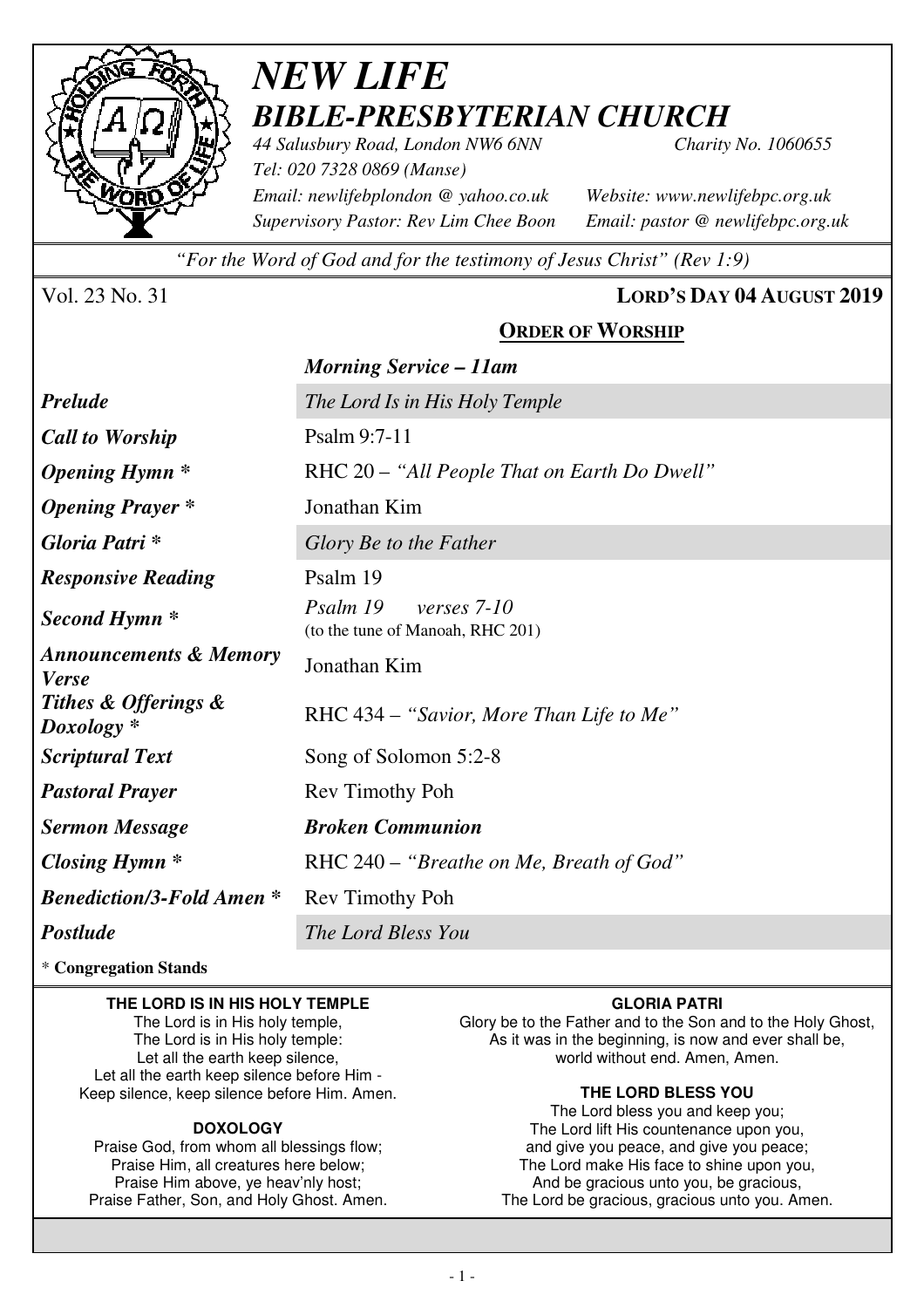# **RESOLVED**

### **By Dr. Steven J. Lawson**

For the last four years, I have spoken at a conference on the West Coast called "Resolved." The name is drawn from the *Resolutions of Jonathan Edwards* and is aimed at college students and "twenty-somethings" in the next generation. As an eighteen and nineteen year old, young Edwards wrote seventy resolutions, which became his personal mission statement to guide his life. To launch the first conference, I spoke from Edward's first resolution, what Edwards determined would be the single most important pursuit in his life — the glory of God.

Edwards began his *Resolutions* with what he desired to be the driving force of his life — an all-absorbing passion to pursue the glory of God. "Resolved: that I will do whatsoever I think to be most to God's glory and to my own good, profit, and pleasure, in the whole of my duration, without any consideration of the time, whether now or never so many myriads of ages hence. Resolved: to do whatever I think to be my duty, and most for the good and advantage of mankind in general. Resolved: to do this whatever difficulties I meet with, how ever so many and how ever so great."

With this before his eyes weekly, this first resolution set the tone for his entire life. In every arena, he resolved to honor God supremely. Everything else in his life would be subsidiary to this one driving pursuit.

What is the glory of God? The Bible speaks of it in two ways. First, there is His intrinsic glory, the revelation of all that God is. It is the sum total of all His divine perfections and holy attributes. There is nothing that man can do to add to His intrinsic glory. Second, there is God's ascribed glory, which is the praise and honor due His name. This is the glory that man must give to God.

For Edwards, to be resolved to live for God's glory means to exalt His most glorious name. It means to live consistently with His holy character. It means to proclaim and promote His supreme greatness. This is the highest purpose for which God created us.

Why did Edwards place this resolution first? He understood that Scripture places the glory of God first in all things. Edwards was gripped with a transcendent, high view of God. As a result, in writing his "resolutions," he knew he must live wholeheartedly for this awesome, sovereign God.

Thus, Edwards intentionally chose to "do whatsoever I think is most to God's glory." Here is the interpretive principle for everything in life. You want to know what God's will is? You want to know whom to marry? You want to know what job to take? You want to know what ministry to pursue? You want to know how to invest your resources? You want to know how to spend your time?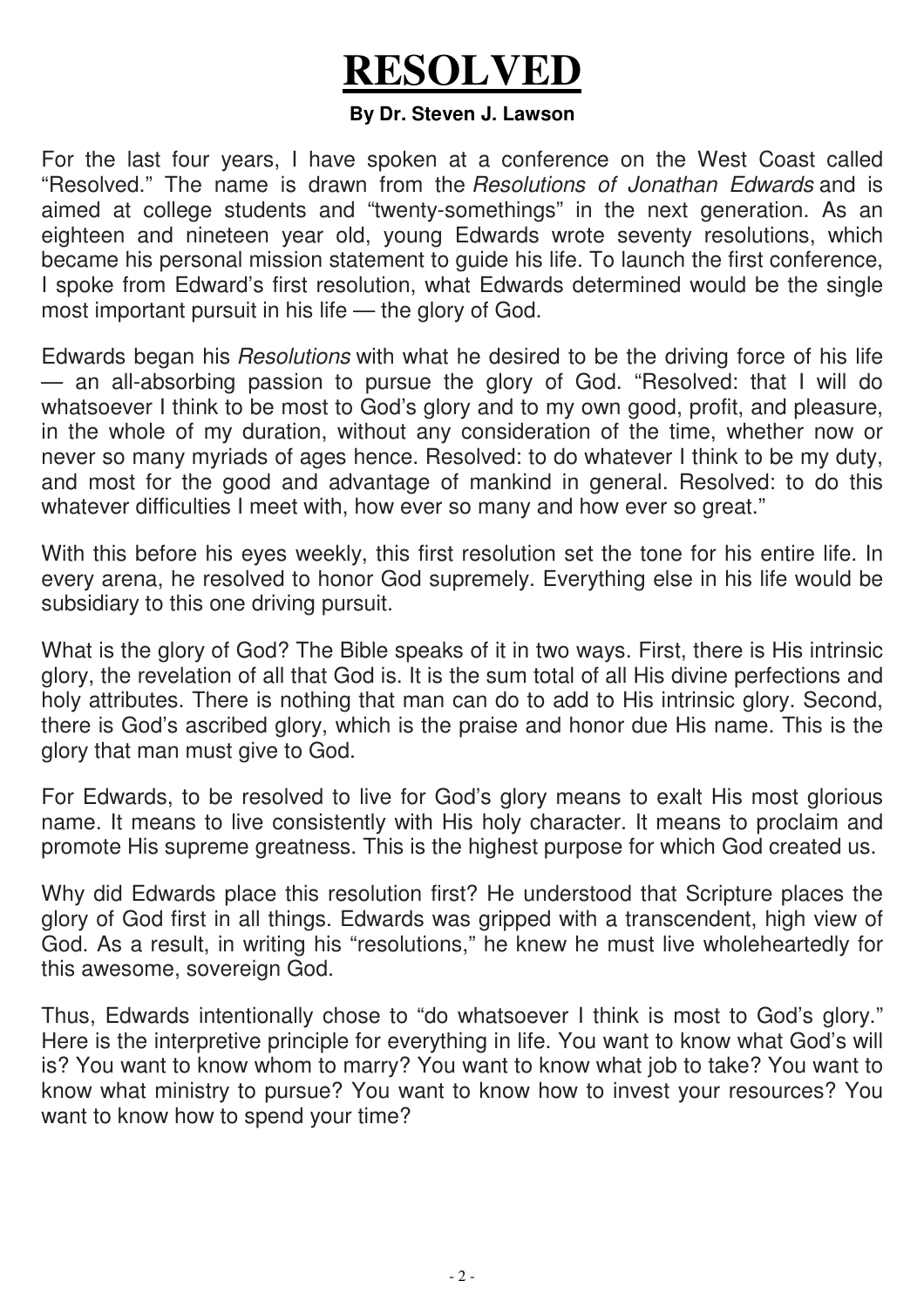There it is! Everything in life fits under this master theme. Anything out of alignment with this principle pursuit is in dangerous territory. Sometimes our decisions are not between right and wrong. Sometimes they are between good, better, and best. These are sometimes the hardest decisions. Edwards said that he would not live for what is merely good. Nor for what is better. He purposed to live only for what is best. Whatever is most to the glory of God — that is what is best!

Edwards believed that God's glory was inseparably connected with his "own good, profit, and pleasure." Whenever he sought God's glory, he was confident that it would inevitably yield God's greatest good for his life. The glory of God produced his greatest "pleasure." So it is with us. Would you know unspeakable joy? Abundant peace? True contentment? Then pursue God's glory.

With unwavering determination, young Edwards chose this first resolution to mark "the whole of my duration." As long as he was alive, this was to be the driving thrust of his life. He must always live for God's glory. He would never outgrow this central theme. He must never exchange it for a lesser glory.

Also, Edwards' believed that his commitment to God's glory would bring the greatest "good of mankind." By seeking God's honor, the greatest advantage would accrue to others. Thus, living for the glory of God would lead to the greatest influence of the Gospel upon the world. Souls would be converted. Saints would be edified. Needs would be met.

Would you have maximum impact upon this world? Would you lead others to Christ? Would you live for eternity? There it is! Live for God's glory.

No matter what, Edwards resolved to live for God's glory despite "whatever difficulties I meet with, how ever so many and ever so great." Regardless the cost, despite the pain, he would pursue God's honor. Even if it meant persecution or poverty, his mind was made up, his will resolved. He would pay any price to uphold the glory of God, regardless of the hardship that awaited him.

This is my challenge to the next generation: Would you seek the highest goal? Would you know the deepest joy? Would you realize the greatest good? Would you cast the widest influence? Would you overcome the greatest difficulties?

Then make this first resolution of Jonathan Edwards your chief aim. Be resolved to live for God's glory.

*(Source: https://www.ligonier.org/learn/articles/resolved. First published in Tabletalk Magazine, 1st August 2008)*